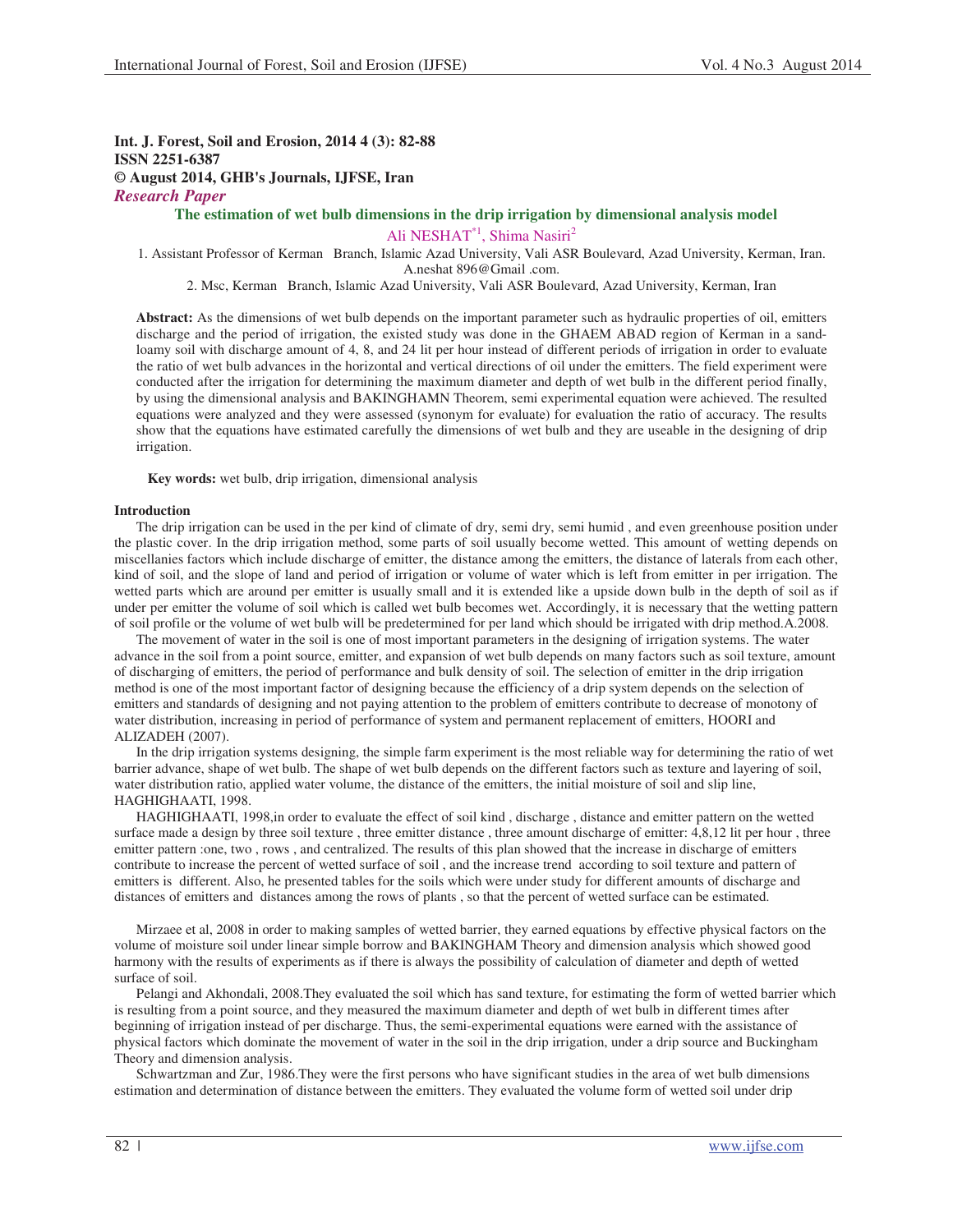irrigation, and they presented experimental equations. Also, they earned coefficients for these equations on the basis of experiments and solutions of two dimension flow equations. Moreover, they showed that the ratio of width to depth of wetted soil, with increasing in amount of hydraulic conduction of soil tended to decrease and increasing in amount of depth of applied water will decrease the ratio of width to depth, particularly in the soils with fine texture is significant.<br> $d = 1.32 k_s^{(-0.38)} q^{(0.38)} z^{0.35}$ 

Thorburn et al, 2003.They concluded that among the distance of drip irrigation, the ratio of flow, the moisture characteristics of soil and period of irrigation should be a harmony in the drip irrigation for improvement of efficiency of consumption water and mineral material.

Li et al, 2004.They studied on the sandy and loamy soils and they recorded the replacement situation of the wet barrier on the soil surface and in vertical surface in the different times in the period of examination. Therefore, they saw that wet patterns which are determined according to wet radius r, and depth of wetting, z, from a drip source, and they presented equations which are effective for determination of this wet dimensions for estimating of essential period of irrigation in order to achieving radius and depth of wetted with selection of amount of discharge for a certain soil.

Thabet and Zayani 2008.They studied the effect of emitter discharge: 1.5 and 4 lit per hour on the wetted patterns in sandyloamy soil and they achieved equations in order to determination of ratio of wet barrier advance in different directions.



Figure 1. The equation of dimensionless numbers of  $V^*$  and  $Z^*$ 



Figure 2. The equation of dimensionless numbers of V\*and d\*

Acer et al 2009 they examined the effect of discharges: 2 and 4 lit per hour on amount of vertical and horizontal advance of wet barrier in the soil which have loamy- sandy soil and they saw that different values of discharge of emitter have no significant impact on horizontal and vertical movement on the wet barrier ,but the application of different values of water has significant effect on vertical movement of wet barrier; also, increase of water irrigation volume cause the growth of vertical movement and it has no effect on horizontal movement inside of soil profile and horizontal movement on the soil surface.

In this study, not only the amount of emitter discharge, applied water volume, hydraulic characteristics of soil but also the period of irrigation which is not in the model of Schwartzman are considered for evaluating the effective factors on the advance of wet barrier in a soil with sandy-loam texture. In the next step equations are presented in order to determine the dimensions of wetted plan of soil, the wetted depth and diameter, by dimensional analysis technique. Finally, by using the equations, the amount of depth and wetted diameter of wet bulb instead of different period of irrigations can be determined according to applied discharge of emitters.

**The Theory of research**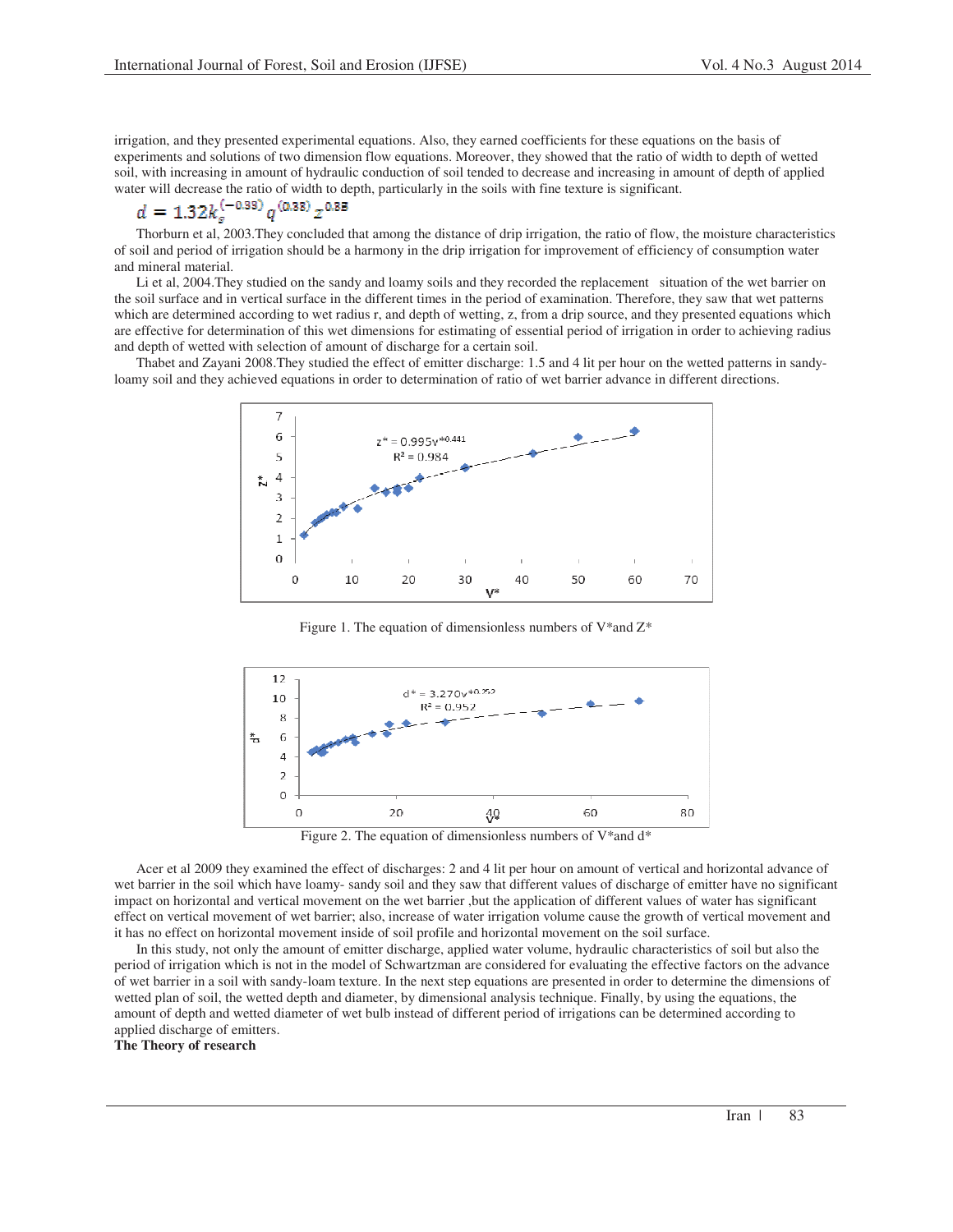The plan of soil profilewettingby a source point, emitter, which is called wet bulb, has an important role in the designing of drip irrigation, and it has effect on the amount of irrigation water. In fact, the first step for guarantying the irrigation performance is the determination of advance ratio of wet barrier in the horizontal and vertical directions.

For knowing the effective parameters on an event dimensional analysis is a suitable method when the relationships between the parameter are not determined.



Figure 3. The equation of amounts of measured, do, and estimated, de, diameter



Figure 4. The equation of amounts of measured, zo, and estimated, ze, depth.

Backingham theorem (1914) is one of the most important theorems in the fluid mechanic. In this theorem, if a process has K dimensional parameter, it can be decreased to an equation with k-r independent dimensionless parameter where ris minimum number of required reference dimension for presenting the variations. Dimensionless parameters are called  $\pi$ . The first step in the dimensional analysis, is determining the variations which are in the process. The following equation can be used according to the mention explanations:<br> $f(d, z, v, k_z, T)$ 

 $q=(L^3T^{-1})$  $v = (L^3)$  $d = (L)$  $t=(T)$  $k = (LT^{-1})$ Where

If there are 6 dimensional variations,  $(d, z, v, q, k_s, T)$ , and two main dimensions of  $(L, T)$ , there are k-r dimensionless number. Then, in the basis of Backingham  $\pi$  theorem for achieving the dimensionless equation cab be performed according to the following form:

### $k = 6, r = 2$   $k - r = 4$  $f(d, z, v, q, k_s, T)$  $(q, k_s)$ : The repeated variables

In the next step, the following equations can be written with forming the dimensional equations: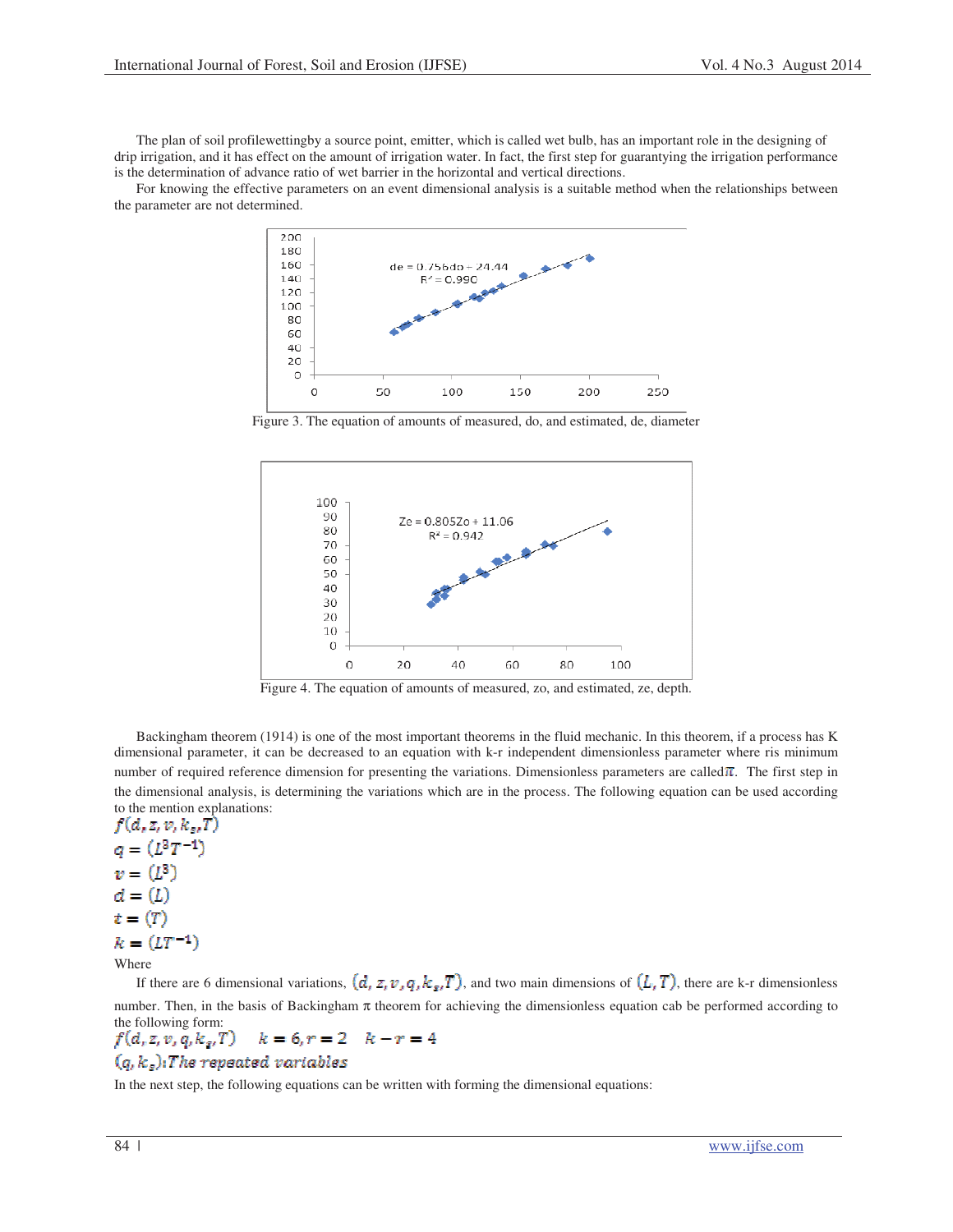$\pi_1 = q^{\alpha} \cdot k_s^b \cdot d$  $\pi_2 = q^c.k_s^d.z$  $\pi_{\rm a}=q^{\rm g}k_{\rm a}^f.v$  $\pi_A = g^g.k^h_o.T$ 

Then, all dimensions of l variables reference should be written:<br> $L^0T^0 = (L^3T^4)^{\alpha}$ .  $(LT^4)^{\alpha}$ .  $L^{\alpha}$ 

L: 
$$
0 = 3a_1 + b_1 + 1
$$

71  $0 = -a_1 - b_1$ 

With solving the above<br>equation  $a = -\frac{1}{2}$ ,  $b = \frac{1}{2}$ , son:

As these numbers are dimensionless, they are shown with star index



In order to finding equation between the dimensionless parameters (Zur, B.1996), the amounts of d<sup>∗</sup>,z<sup>∗</sup>were drawn instead of amounts of  $\mathbf{v}^*$ , the following equations were concluded:

# $d^* = A_1 * V^{n1}$  $z^* = A_2 * V^{n2}$

The amounts of n1, n2, A<sub>1</sub>, A2 are the constant factors which are concluded by farm experimental or numerical simulation. The combinations of previous equations provide the following equations:

$$
d = A_1 k_g^{(\frac{2}{2}n_4 \frac{2}{2})} q^{(\frac{2}{2}n_4 + \frac{2}{2})} t^{n_4}
$$
  

$$
z = A_2 k_g^{(\frac{5}{2}n_2 \frac{2}{2})} q^{(\frac{2}{2}n_2 + \frac{2}{2})} t^{n_2}
$$

These equations show the amount of wetted diameter and depth as a function of volume of irrigation water, emitter discharge, hydraulic conductivity of soil, and period of irrigation. The determination of the constant coefficient of these equations will be discussed. Table 1. The results of measured physical properties of the soil

| The depths of making<br>samples<br>)cm( | Sand<br>$(\%)$ | Clay<br>$(\%)$ | Silt<br>$\binom{0}{0}$ | Soil texture | Table 1. The results of measured physical properties of the soil<br>The sodium<br>absorption ratio<br>(SAR) | $pb$ (gr/cm) | <b>PH</b> | EC<br>(ds/m) |
|-----------------------------------------|----------------|----------------|------------------------|--------------|-------------------------------------------------------------------------------------------------------------|--------------|-----------|--------------|
| $0 - 30$                                | 65/6           | 8/60           | 25/80                  | Sandy-loam   | 8/07                                                                                                        | 1/73         | 8/09      | 1/92         |
| $30 - 60$                               | 54/00          | 17/40          | 28/60                  | Sandy-loam   | 8/76                                                                                                        | 1/70         | 7/88      | 5/30         |
| $60-90$                                 | 50/00          | 11/00          | 39/00                  | loam         | 12/85                                                                                                       | 1/72         | 7/70      | 10/73        |
| $90 - 120$                              | 71/00          | 5/00           | 24/00                  | Sandy-loam   | 10/67                                                                                                       | 1/75         | 7/66      | 8/15         |

Table 2. The parameters of variation equation of maximum vertical advance of wet barrier with the period

| والمتحد<br>.<br>. . |  |  |
|---------------------|--|--|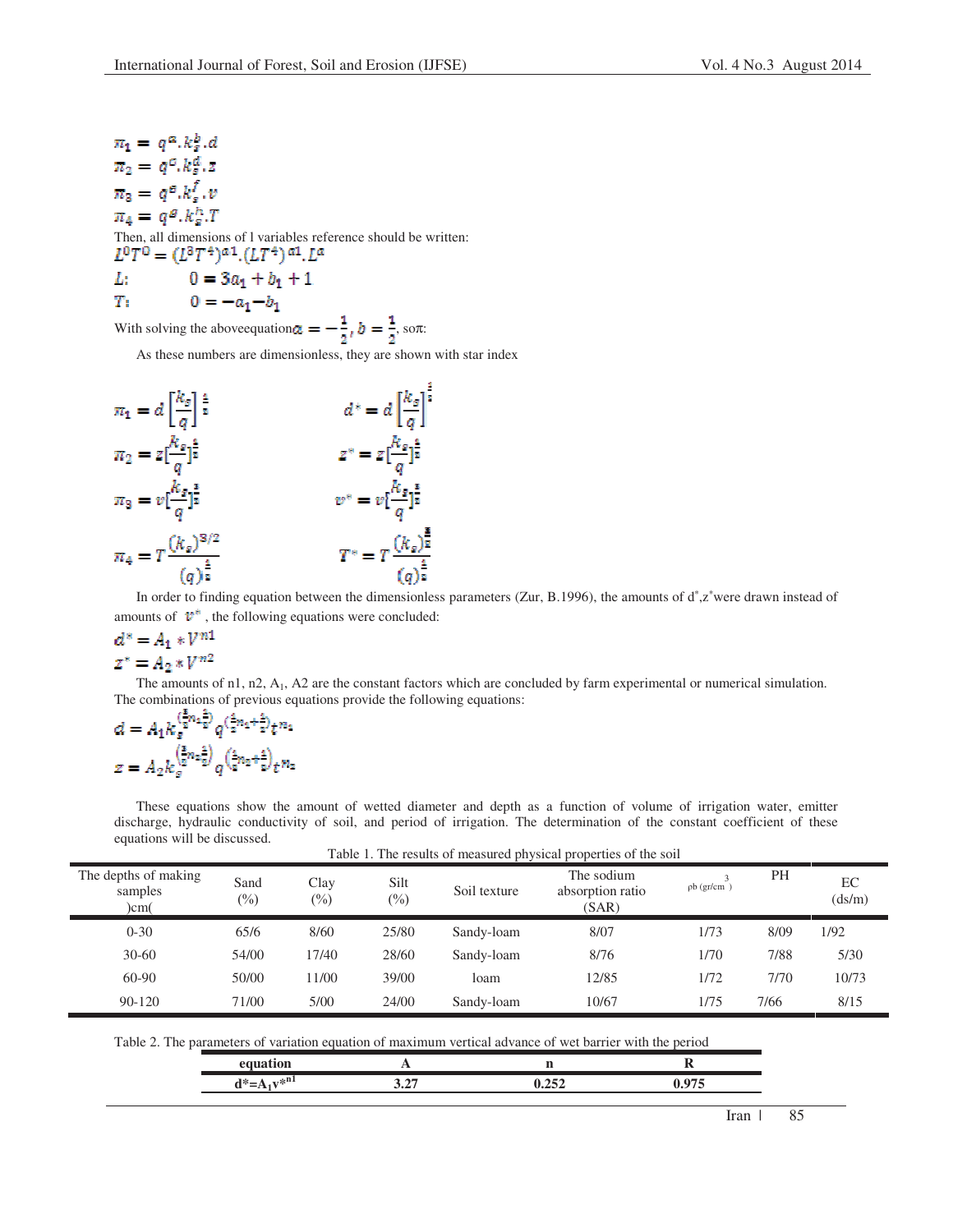| $z^* = A_2 v^{*n2}$ | 0.995 | 0.441 | 0.991 |
|---------------------|-------|-------|-------|
|                     |       |       |       |

# **Materials and Methods**

The available researchwas done on July of 2010 on a soil which has sandy- loam texture around the city of Kerman and GHAEME ABAD region that has  $57^0$ , 07' eastern longitude and  $30^0$ , 18' northern latitude. The climate of this region which has 140 mm average annual rainfall and the average of temperature on Jul is  $28^\circ$ c, is dry. In order to achieving soil texture which has effect on developing of wetted pattern, making samples from soil in different depths: 0-30, 30-60, 60-90, 90-120 Cm was done.The conclusions of measurement of texture percent of soil and physical and chemical characteristics of soil which is under study are collected. (Table1). The amount of hydraulic conductivity of soil is  $0.3$ m.hr<sup>-1</sup>. Three types of emitter were selected, and they have different discharges: 4,8,24 lit per hour.

Three rows of polyethylene pipe which have certain distance with considering three amount of discharge emitter were put on the soil surface for per step of examination, and the emitters were installed on the pipes.

After finishing of period of irrigation of per series of emitters, the flounce of that bifurcation broke off. After passing 24 hours from interruption of flow that the gravity water was existed, the soil moisture arrived in the farming capacity, and the measurement of ratio of horizontal and vertical movement of wet barrier in the profile soil was done as thought with creating a vertical cut from the installation of the emitter to the end of wet bulb.

Finally, the maximum amount of diameter and depth of wet bulb instead work-hours of emitter for related calculations in the next steps of research were chose.

Table 3. The comparison of the amounts of measured,  $z_0$ , and estimated,  $z_e$ , depth of wet barrier

| <b>Row</b>     | $\mathbf q$<br>(lit/hr)                                                   | $\mathbf t$<br>(hr) | $V_{w}$<br>(lit) | $\mathbf{Z}_{0}$<br>(cm) | $\mathbf{Z}_{e}$<br>(cm) | <b>Relative</b><br>error $(\% )$ |
|----------------|---------------------------------------------------------------------------|---------------------|------------------|--------------------------|--------------------------|----------------------------------|
| $\mathbf{1}$   | $\overline{4}$                                                            | $\overline{4}$      | 16               | 33                       | 32/5                     | $-1/5$                           |
| $\overline{c}$ | $\overline{4}$                                                            | 8                   | 32               | 36                       | 40                       | $-11$                            |
| 3              | $\overline{4}$                                                            | 12                  | 48               | 42                       | 48                       | $-14$                            |
| $\overline{4}$ | $\overline{4}$                                                            | 16                  | 64               | 54                       | 59                       | $-9$                             |
| 5              | $\overline{4}$                                                            | 20                  | 80               | 65                       | 66                       | $-1/5$                           |
| 6              | $\overline{4}$                                                            | 24                  | 96               | 72                       | 71                       | 1/4                              |
| 7              | 8                                                                         | $\overline{c}$      | 16               | 30                       | 29                       | 3                                |
| 8              | 8                                                                         | $\overline{4}$      | 32               | 32                       | 37                       | $-15$                            |
| 9              | 8                                                                         | 6                   | 48               | 35                       | 40                       | $-14$                            |
| 10             | 8                                                                         | 8                   | 64               | 48                       | 52                       | $-8$                             |
| 11             | 8                                                                         | 10                  | 80               | 55                       | 59                       | $-7$                             |
| 12             | 8                                                                         | 12                  | 96               | 65                       | 64                       | 1/5                              |
| 13             | 24                                                                        | 1/5                 | 36               | 35                       | 35                       | $\overline{0}$                   |
| 14             | 24                                                                        | 3                   | 72               | 42                       | 46                       | $-9$                             |
| 15             | 24                                                                        | 4/5                 | 108              | 50                       | 50                       | $\theta$                         |
| 16             | 24                                                                        | 6                   | 144              | 58                       | 62                       | $-6$                             |
| 17             | 24                                                                        | 7/5                 | 180              | 75                       | 70                       | 6                                |
| 18             | 24                                                                        | 9                   | 216              | 95                       | 80                       | 15                               |
| <b>RMSE</b>    |                                                                           |                     | 4/9              |                          |                          |                                  |
|                | The results of<br>$Z_e = 0.805Z_0 + 11/06$<br>$R^2$ = 0.942<br>regression |                     |                  |                          |                          |                                  |

After collecting and acquisition of data, the statistic calculations were done and equations in order to determine the vertical and horizontal advancing of wet barrier with aid of dimensional analysis so that with the assistance of these equations the ratio of depth and diameter of wetted soil instead of different periods of irrigation will be determined after the irrigation. Finally, the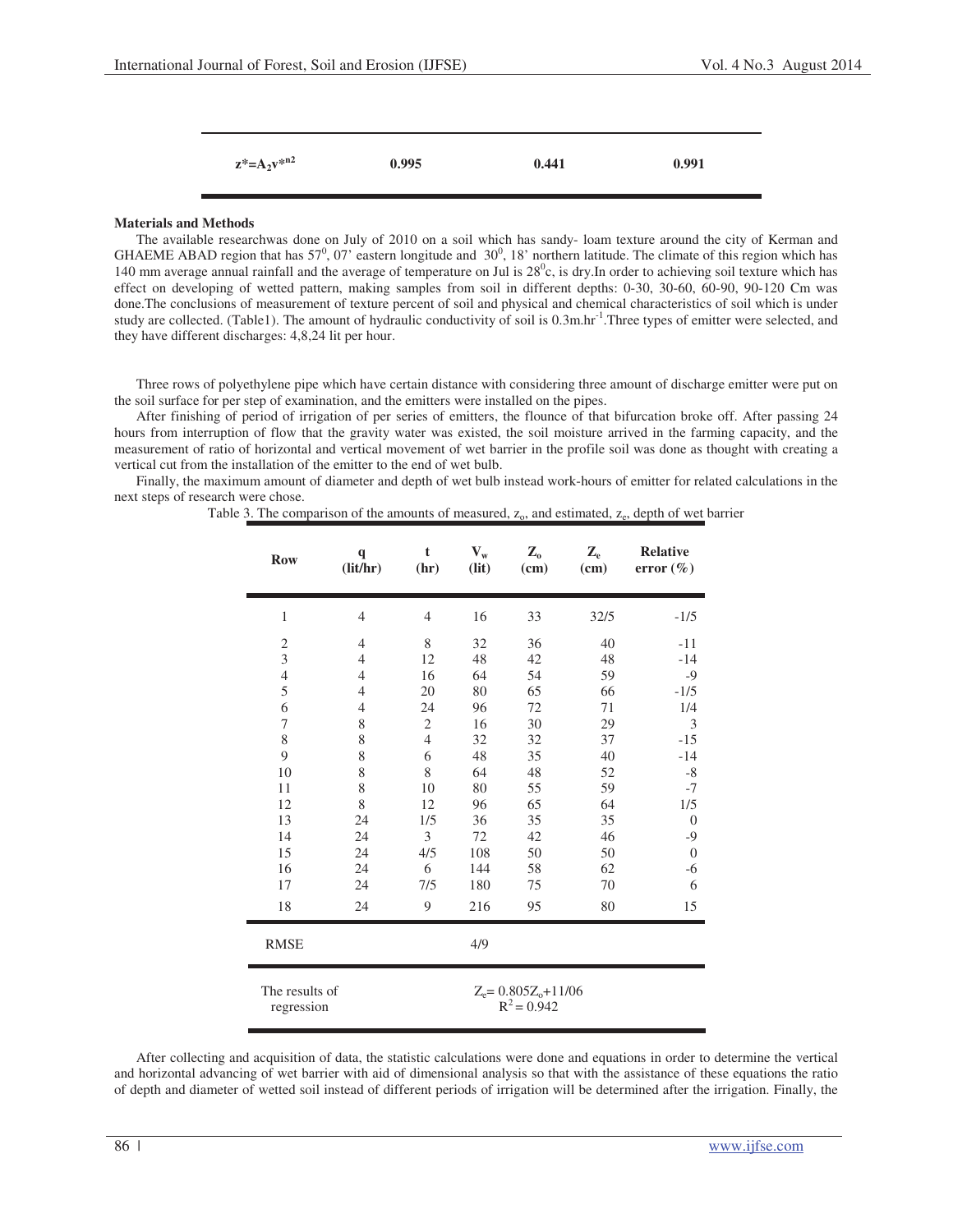evaluation of results was conducted with statically parameter and comparison between the measured and estimated amounts by the dimensional analysis.

# **Results and Discussion**

The amounts of d<sup>∗</sup> and z\* were drawn against v<sup>\*</sup> for determining the coefficient of equations of 1 and 2.Then, the coefficients were achieved by regression and fitting of the best graphs.Table2.Also, the graph of resulted equations are shown. Fig 1 & 2

With putting the resulted coefficients in the dimensionless equation of  $d \& z$  the following equation will be achieved:

$$
d = 3.27k_s^{(-0.122)}q^{(0.374)}t^{0.252}
$$

$$
z = 0.995k_s^{(0.16)}q^{(0.28)}t^{0.441}
$$

Where

D: The maximum wetted diameter of the soil (m)

Z: The wetted depth of the soil (m)

Q: The emitter discharge  $(m<sup>3</sup>/s)$ 

 $K_s$ : hydraulic conductivity of the soil (m/s)

T: The period of irrigation (s)

By these equations, the amount of wetted depth and diameter of the soil can be determined instead of different discharges in per moment after the irrigation.

|  |  |  | Table 4. The comparison of the amounts of measured, Do, and estimated diameter of wet barrier. |  |  |  |  |  |
|--|--|--|------------------------------------------------------------------------------------------------|--|--|--|--|--|
|--|--|--|------------------------------------------------------------------------------------------------|--|--|--|--|--|

| <b>Row</b>              | $\mathbf{q}$<br>(lit/hr)                                                   | t<br>(hr)      | $V_{w}$<br>(lit) | $\mathbf{D}_{\mathbf{o}}$<br>(cm) | $\mathbf{D}_{\rm e}$<br>(cm) | <b>Relative</b><br>error $(\% )$ |
|-------------------------|----------------------------------------------------------------------------|----------------|------------------|-----------------------------------|------------------------------|----------------------------------|
| $\mathbf{1}$            | $\overline{4}$                                                             | $\overline{4}$ | 16               | 56                                | 63                           | $-8$                             |
| $\overline{\mathbf{c}}$ | 4                                                                          | $\,$ 8 $\,$    | 32               | 68                                | 75                           | $-10$                            |
| 3                       | $\overline{4}$                                                             | 12             | 48               | 76                                | 84                           | 10                               |
| $\overline{4}$          | $\overline{4}$                                                             | 16             | 64               | 88                                | 92                           | $-4$                             |
| 5                       | 4                                                                          | 20             | 80               | 104                               | 103                          | 0/96                             |
| 6                       | $\overline{4}$                                                             | 24             | 96               | 124                               | 120                          | 3                                |
| 7                       | 8                                                                          | $\mathfrak{2}$ | 16               | 64                                | 70                           | $-9$                             |
| 8                       | 8                                                                          | $\overline{4}$ | 32               | 76                                | 83                           | $-9$                             |
| 9                       | 8                                                                          | 6              | 48               | 88                                | 82                           | $-4$                             |
| 10                      | 8                                                                          | 8              | 64               | 104                               | 105                          | $-0/96$                          |
| 11                      | 8                                                                          | 10             | 80               | 116                               | 114                          | 1/7                              |
| 12                      | 8                                                                          | 12             | 96               | 130                               | 123                          | 5                                |
| 13                      | 24                                                                         | 1/5            | 36               | 120                               | 112                          | 6                                |
| 14                      | 24                                                                         | 3              | 72               | 136                               | 130                          | $\overline{4}$                   |
| 15                      | 24                                                                         | 4/5            | 108              | 152                               | 140                          | 4/6                              |
| 16                      | 24                                                                         | 6              | 144              | 168                               | 155                          | 7                                |
| 17                      | 24                                                                         | 7/5            | 180              | 184                               | 160                          | 13                               |
| 18                      | 24                                                                         | 9              | 216              | 200                               | 170                          | 15                               |
| <b>RMSE</b>             |                                                                            |                | 10/8             |                                   |                              |                                  |
|                         | The results of<br>$D_e = 0.756 D_o + 24.45$<br>$R^2$ = 0.990<br>regression |                |                  |                                   |                              |                                  |

The different amounts of wetted diameter and depth which are measured in the farm were compared with the achieved wetted depth and diameter from the equations of 5 & 6 instead of different amounts of emitter and period of irrigations in the separate table. Also, the relative error, root mean square error, RMSE, linear regression, and correlation coefficient,  $R^2$ , were calculated.Also, the amount of relative error for estimating the wetted diameter was between 0.96 to 15 Percent, 6.7 percent in average, and 55 percent of cases estimated the amounts of model more than actual amounts.